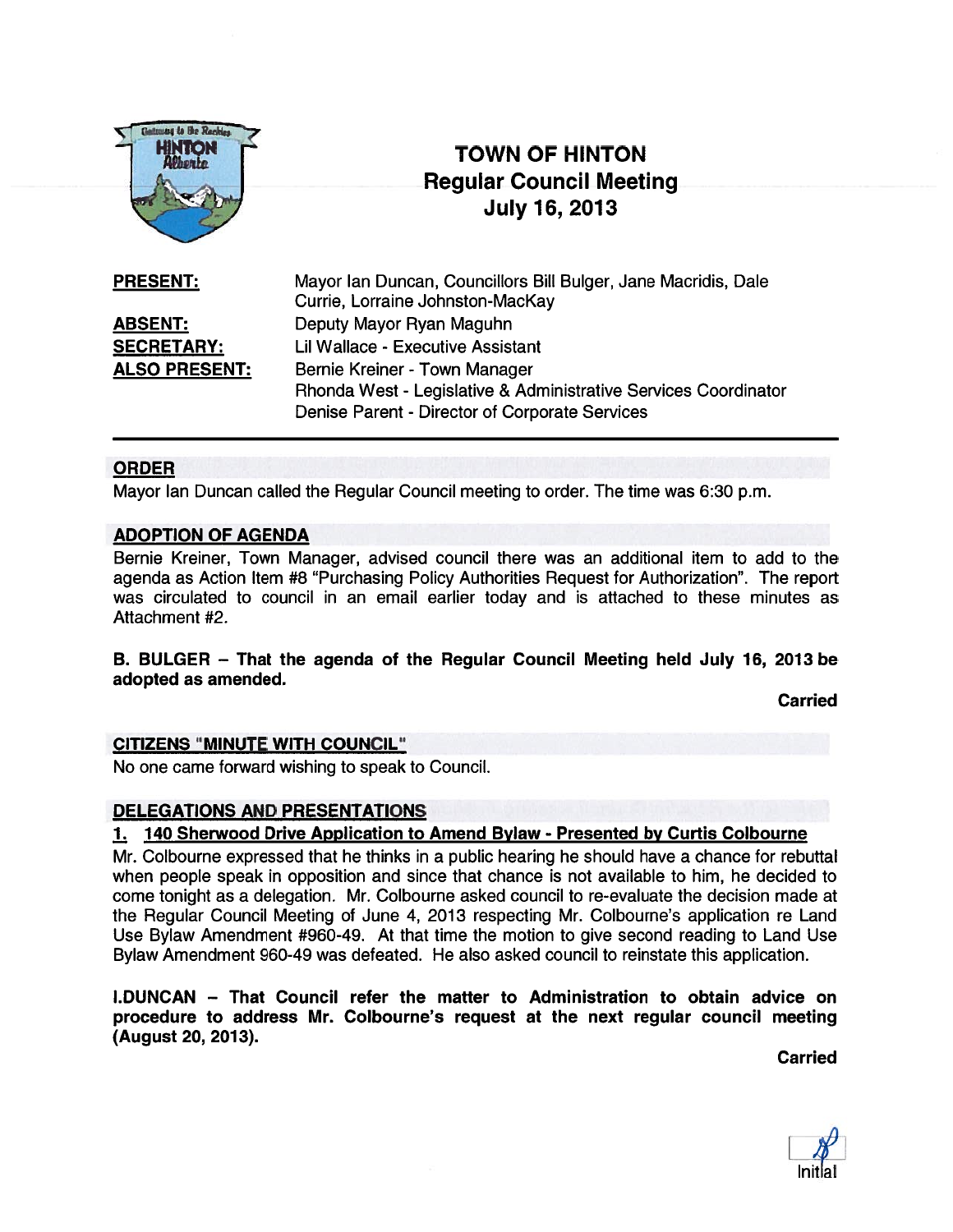#### 2. Hinton Mountain Bike Association - Presented by Mike Jodoin

Mike Jodoin approached council with two requests, being (1) additional funding through the Quality of Life Grant (\$4,712.50) towards new trail construction costs and (2) sponsorship signage installed at the park to acknowledge the sponsors that have donated to the mountain bike park. He indicated that several hundred volunteer hours have already been pu<sup>t</sup> into the trail work.

See Attachment #1 to these minutes for the delegation's revised letter to council, which was presented as <sup>a</sup> last-minute revision.

#### 3. Innovista Real Estate Delegation - Presented by Brad Kopp

Local realtor Brad Kopp appeared as <sup>a</sup> delegation on behalf of his clients, the potential purchasers of Lot 7, Block 1, Plan 082 1008 (396 Fleming Drive, Hinton). Mr. Kopp explained to council that his client feels the property should be sold to his client at <sup>a</sup> price of \$250,000.00 for several reasons including: given the length of time this property has been on the market for sale, the property would generate tax dollars, will be additional business to the community, will contribute to the local economy by employing local contractors and staff. He indicated he feels the market value stated is incorrect and should not be considered. Mr. Kopp stated his client wanted council to be aware of the offer, as they are the ones who will make the decision, not administration.

#### COUNCIL MINUTES FOR ADOPTION

- 1. Regular Meeting of Council Minutes June 18, 2013
- 2. Standing Committee of Council Minutes June 25, 2013
- 3. Standing Committee of Council Minutes July 9, 2013

#### L. JOHNSTON-MACKAY - That the Minutes listed above be approved as presented.

Carried

#### ACTION ITEMS

Refer to the Regular Council Meeting Agenda package for 16 Jul 2013 for detailed background information on these decisions.

#### 1. Hinton Mountain Bike Association Sponsorship Signage

D. CURRIE - That Council approve the Sponsorship Signage Program as presented by the Hinton Mountain Bike Association for sponsored funding of features and amenities within the bike park and trail system.

**Carried** 

J. MACRIDIS — That Council allocate an additional \$4700 from the 2013 Quality of Life budget to the Hinton Mountain Bike Association for the previously applied trail project.

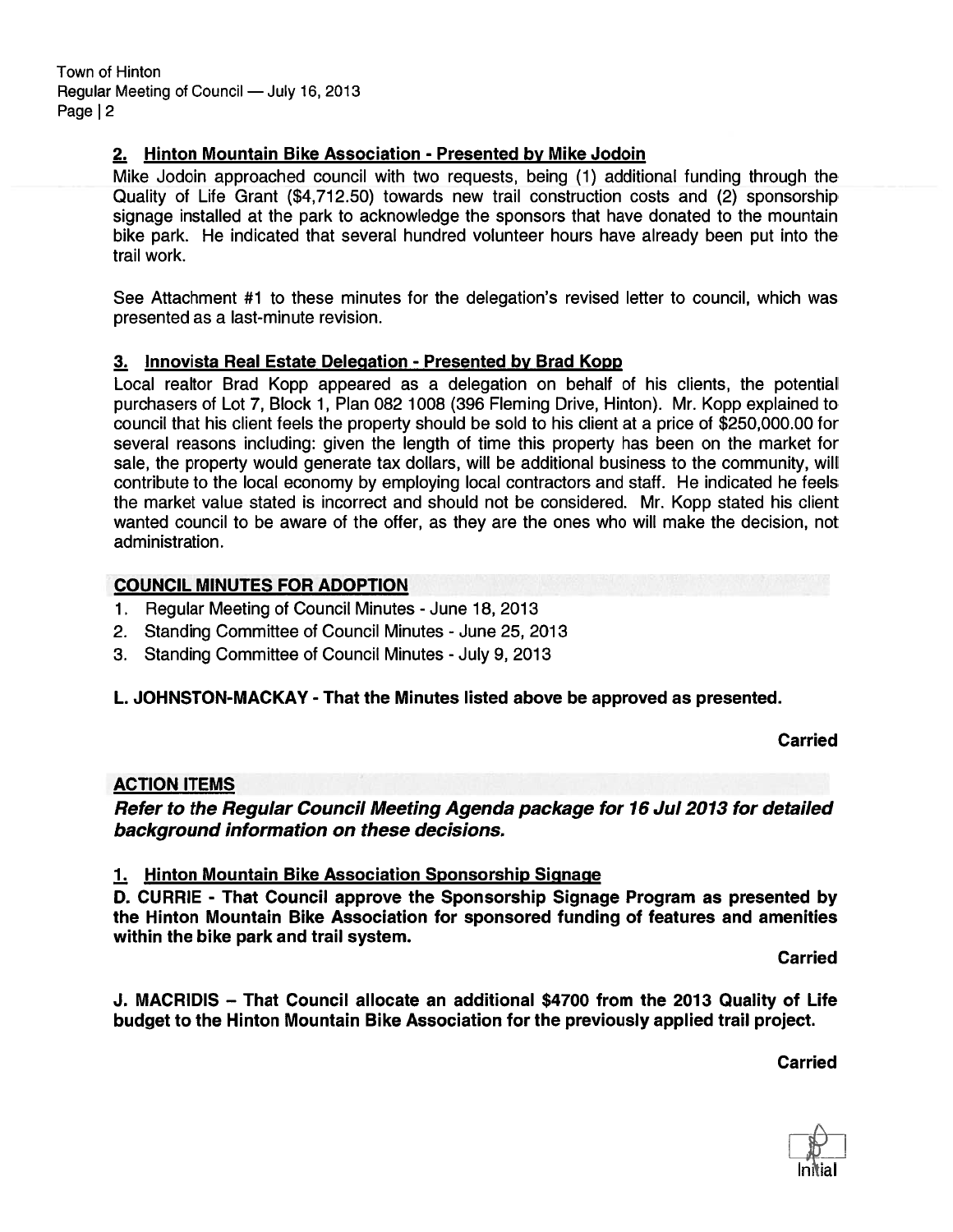Town of Hinton Regular Meeting of Council — July 16, 2013 Page | 3

> D. Currie — That the gran<sup>t</sup> funding advisory committee be directed to make the remaining funds available to approve<sup>d</sup> groups if they have <sup>a</sup> budget challenge on their approve<sup>d</sup> projects.

#### 2. Innovista Real Estate Offer

0. CURRIE-That Council accep<sup>t</sup> the repor<sup>t</sup> as information.

D. CURRIE-That Council direct Administration to continue negotiations with the potential purchaser's agen<sup>t</sup> to reach <sup>a</sup> mutually acceptable price for 396 Fleming Drive (Plan 0821008, Block 1, Lot 7).

Carried

The mayor then called <sup>a</sup> short recess. The time was 8:24 pm and the meeting reconvened at 8:42 pm.

#### 3. Council Remuneration Policy #052

J. MACRIDIS - That Council approve the following amendments to the Council Remuneration Review Committee's recommendations:

#### Page 1 — Eligible Fees

If, as <sup>a</sup> designated member of <sup>a</sup> committee or board, the member elects to take on additional administrative duties (such as participating in an organizing committee, administrative duties etc.), the member shall seek the consensus/approval of Council to do so in order to claim <sup>a</sup> meeting fee accordingly.

**Carried** 

J. MACRIDIS - That Council approve the following amendments to the Council Remuneration Review Committee's recommendations:

#### Page 2 — Expenses

When the official representative (Mayor or designate) attends <sup>a</sup> banquet in their official capacity representing the Town, the cost of the member and the member's partner at the banquet will be paid for by the Town. The cost for an individual Councillor's attendance will be paid for by the Town with the Councillor paying for their spouse or guest's ticket.

Carried

J. MACRIDIS - That Council approve the following amendments to the Council Remuneration Review Committee's recommendations:

Page 3— Last Paragraph

If Administration and the Councillor cannot agree on the interpretation of this policy, the matter will be referred to the Mayor for final decision. Where there is <sup>a</sup> concern relating to the Mayor, and Administration and the Mayor cannot agree on the interpretation, the matter will be referred to the Deputy Mayor for final decision.

Carried

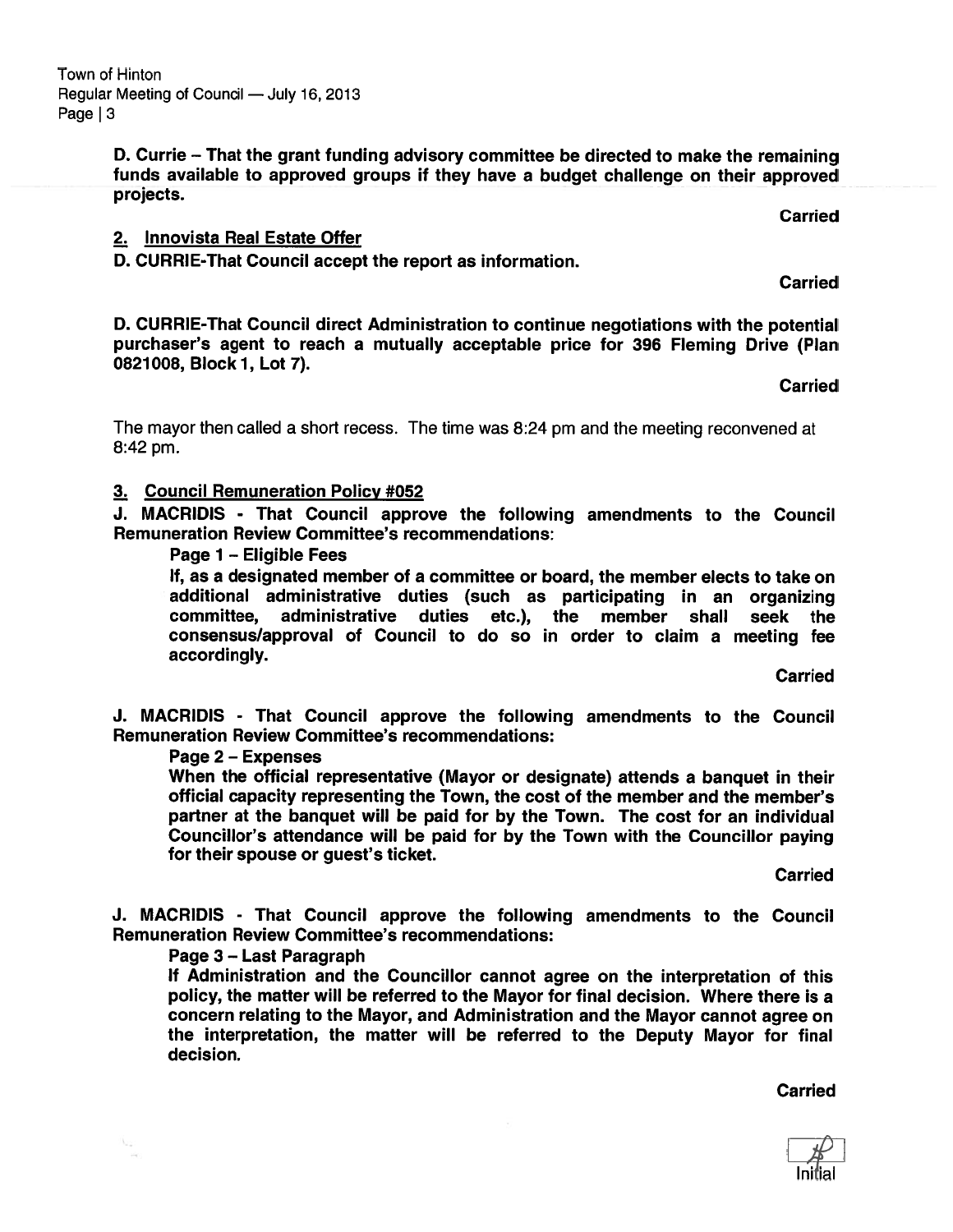Town of Hinton Regular Meeting of Council — July 16, 2013 Page  $|4$ 

> J. MACRIDIS - That Council approve the following amendments to the Council Remuneration Review Committee's recommendations:

Page 4— Schedule "A" - Mandate

The CRRC will review the remuneration policy and determine appropriate honourariums, meeting fees, expenses and benefits for the Mayor and Councillors and provide recommendations in <sup>a</sup> final repor<sup>t</sup> to Town Council.

Carried

J. MACRIDIS - That Council approve the following amendments to the Council Remuneration Review Committee's recommendations:

Page 6 — Schedule "B" Honourarium (Mayor) \$3,600

J. MACRIDIS — That all recommended policy changes to Policy 052 from CRRC be brought forward to council at the Standing Committee meeting immediately before the Regular Council meeting for formal presentation.

Carried

**Carried** 

B. BULGER - That Council adopt the amendments to Council Remuneration Policy #052 including Schedule "A" and "B" effective November 1, 2013;

**Carried** 

Carried

B. BULGER - That timesheets and expenses of individual council members be posted to the Town of Hinton website commencing November 1, 2013.

4. Policy #055 - FCM Council Attendance Policy

B. BULGER -That Council implement Option 2 c) and amend Policy #055 — FCM Council Attendance Policy accordingly;

**Carried** 

B. BULGER -That the following be added to the FCM Council attendance policy: "That, each mayor and council members attending <sup>a</sup> conference, submit <sup>a</sup> written repor<sup>t</sup> within 2 weeks of attending to be included in <sup>a</sup> Regular Council agenda package."

Carried

5. Meal Allowances in the Travel Expense and Corporate Credit Card Policy #070 J. MACRIDIS - That Council amend the meal allowance in Policy 070 for dinner to \$25 effective August 1, 2013.

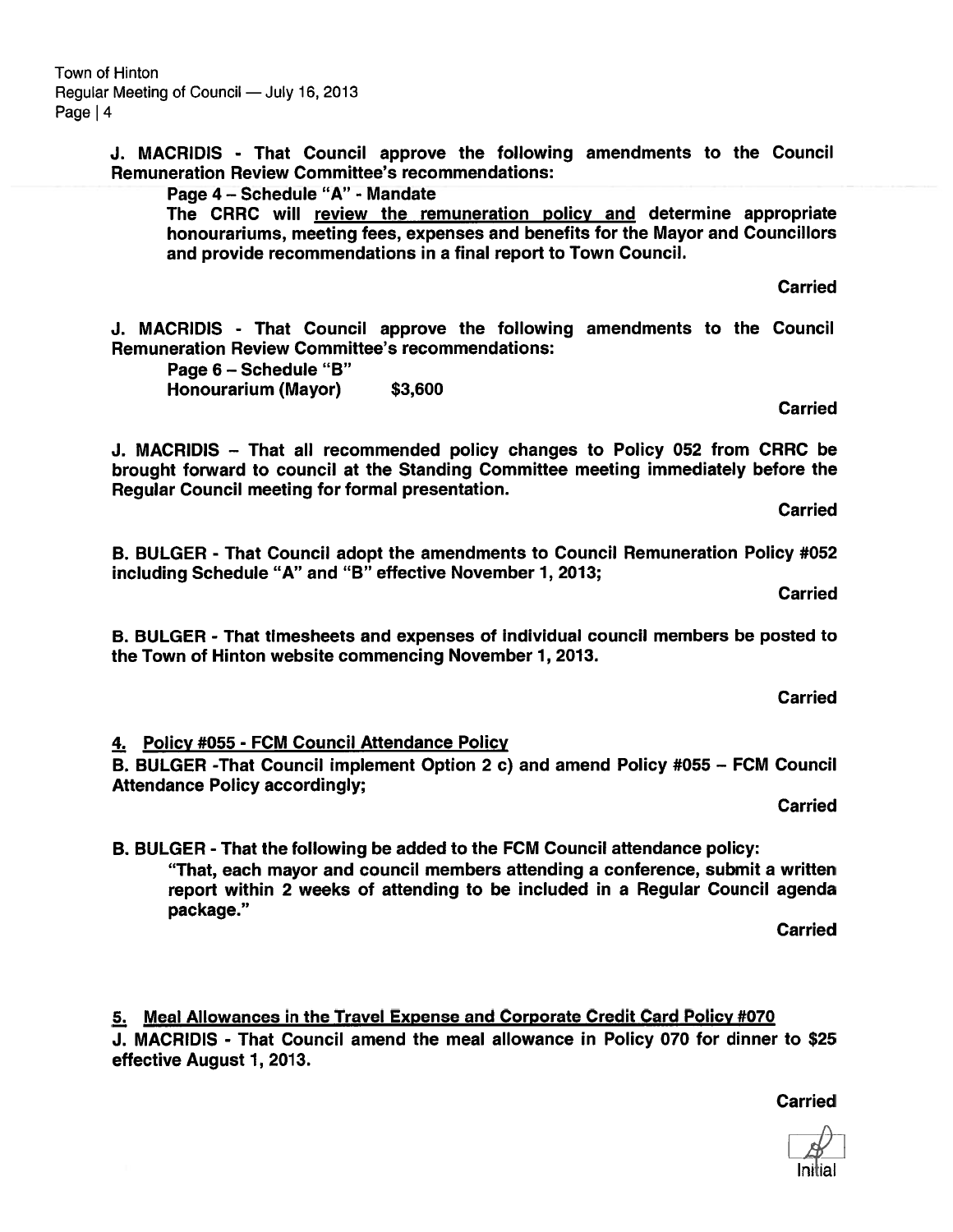#### 6. Amendment to the 2013 Budget to Include Amortization Expenses

L. JOHNSON-MACKAY - That council approve <sup>a</sup> non-cash amendment to the 2013 operating budget of \$4,397,589 in order to recognize the capital assets amortization expenses.

Carried

J. MACRIDIS — That Council extend the time for the Regular Council meeting beyond 3 hours.

Carried

The time was 9:28 pm.

#### 7. Allocation of Photo Radar Proceeds - Summer of 2013 Submissions

J. MACRIDIS - Council approves an increase of \$70,000 to the 2013 Capital Budget for the four (4) additional items recommended in this report, with funding from Photo Radar Proceeds.

**Carried** 

J. MACRIDIS - To suppor<sup>t</sup> the Hinton Kids for Success After School Program with Community Safety Initiative ("CSI") funding in the estimated amount of \$14,500.

**Carried** 

## 8. Purchasing Policy Authorities Request for Authorization

See Attachment #2 to these minutes for the action item repor<sup>t</sup> presented to Council.

#### B. BULGER - That Town Council authorize the Town Manager to exceed his normal purchasing policy authorities to award two contracts as follows:

- i. Switzer Drive Road rehab — from Intersection of Hwy. 16 to Old Hospital Entrance to <sup>a</sup> maximum not to exceed \$250,000.00;
- ii. Switzer Drive Phase IV Sanitary Rehabilitation from Drinnan Way to Joblin Street to a maximum not to exceed \$500,000.00.

Carried

#### INFORMATION ITEMS

- 1. Council Information Package #1 previously circulated June 19, 2013
- 2. Council Information Package #2 previously circulated June 26, 2013
- 3. Council Information Package #3 previously circulated July 3, 2013
- 4. Council Information Package #4 previously circulated July 10, 2013

D. CURRIE - That the Council Information Packages listed above be accepted for information.

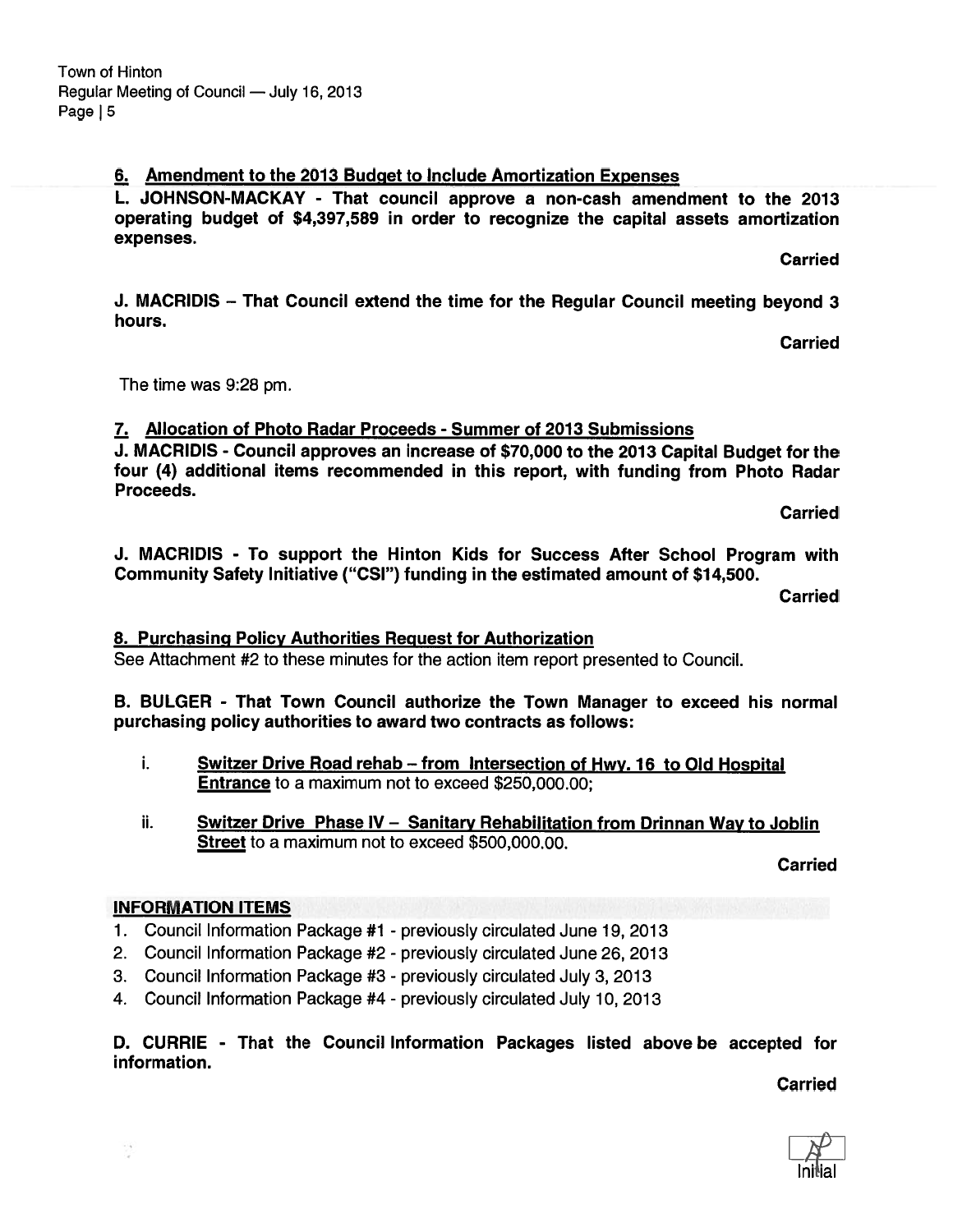#### REPORTS FROM MAYOR, COUNCIL, TOWN MANAGER

#### 1. Council Reporting (Training/Conferences/CEAC, Listening Teams, All Other Committees)

#### Councillor Bill Bulger reported:

- Wild Mountain Music Festival this weekend; be sure to attend;
- Summer youth music program being offered in Hinton again this year; Pirates of Penzanze on July 26 and 27, tickets on sale at the library.

#### Councillor Lorraine Johnston-Mackay reported:

- June 24 went to Chamber Commerce meeting; Town staff member Rhonda West presented requirements for running for council re upcoming municipal elections
- July 4 participated in cooperative housing information session
- Community Futures West Yellowhead review committee has been approving loans in our region;
- July <sup>2</sup> as Chairperson of Community Futures West Yellowhead she did <sup>a</sup> presentation to the local employment office as to what Community Futures West Yellowhead offers to our region; will be going to Edson to do same presentation in early fall.
- Saturday, July <sup>20</sup> is <sup>a</sup> busy day as there is the music festival; Kick It To The Curb event and Switzer Park holding Parks Days at Kelly's Bathtub; Athabasca River Voyageur Canoe Brigade will be presenting <sup>a</sup> session.

#### Councillor Jane Macridis reported:

- Also attended the cooperative housing session; thanks to administration for organizing it; suggested the public contact Kimberley Worthington for any enquiries on affordable housing and cooperative housing options;
- Joined <sup>a</sup> group of citizens in <sup>a</sup> walk along the Athabasca River, these citizens are interested in developing <sup>a</sup> riverside park; if anyone is interested in getting involved, contact Wendy Lesser for information;
- West Regional Landfill Authority met and are moving forward in bringing Jasper into the authority as full partner; Memorandum of Agreement will be coming sometime in August to council for ratification;
- Explained to the public the Kick It To The Curb event happening on Saturday; reminder to remove your left over items once event is finished;
- Good meeting today with Yellowhead County inter-municipal committee.

#### Mayor Ian Duncan reported:

- Chaired his last inter-municipal meeting this afternoon, various topics discussed
- Working with regional counterparts and the province re AB Newsprint Company challenges re detailed forest managemen<sup>t</sup> <sup>p</sup>lan ; impacts all forestry including West Fraser.

#### 2. Town Manager Report

#### Town Manager Bernie Kreiner reported:

- Boil water order still in effect in Hillcrest Mobile home area; by end of week should be changed;
- Reminds public of the Town's Notify Me signup for disasters; this is <sup>a</sup> credible way to find out if there is an emergency in our area and what you are asked to do;

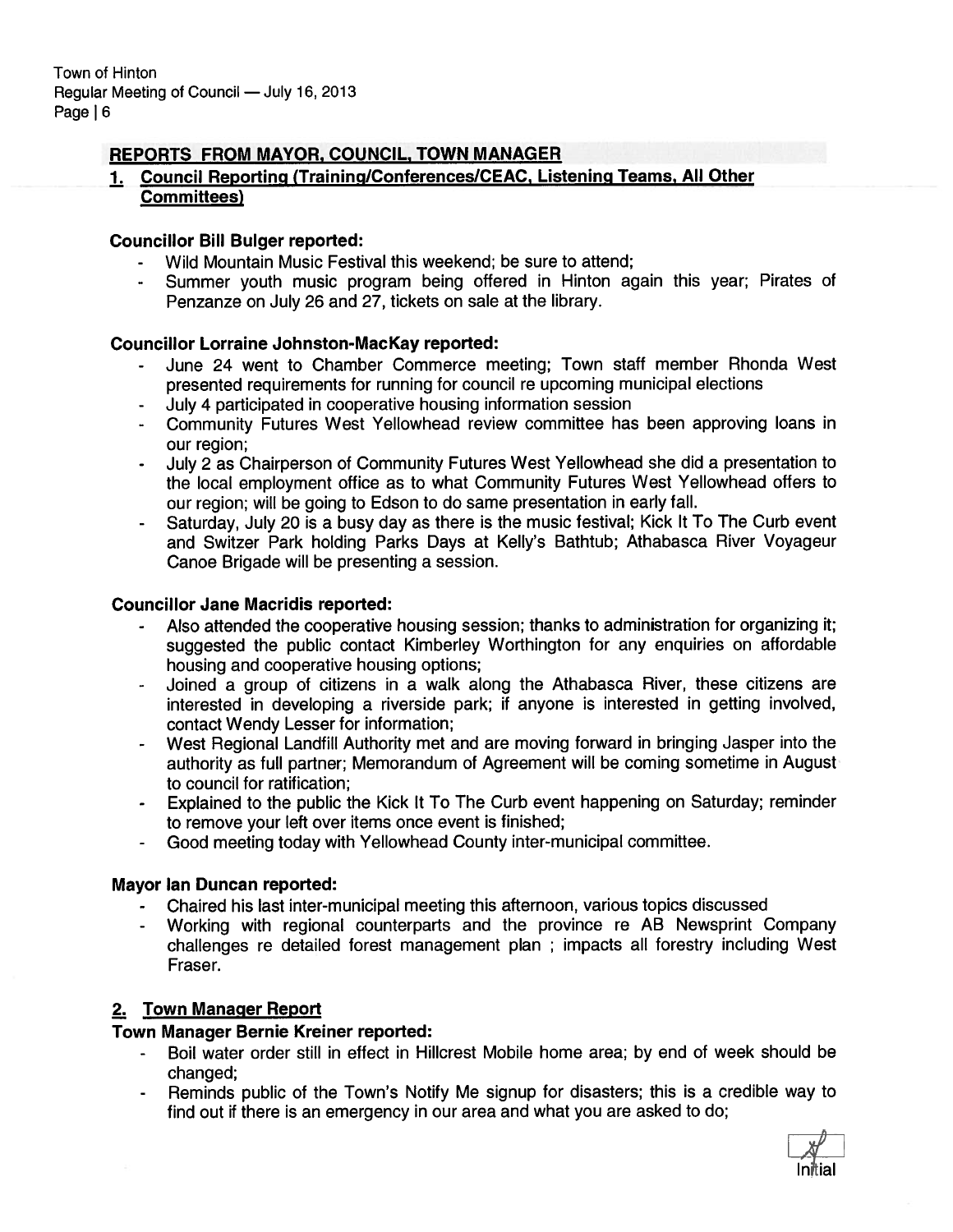Town of Hinton Regular Meeting of Council — July 16, 2013 Page | 7

- Baker street proposals received did not meet all criteria so working with individuals to put something together to meet objectives;
- AUMA asked him to present at the upcoming conference on the long-term capital plan;<br>- CTV and NBC had some favourable Hinton media coverage receptive
- CTV and NBC had some favourable Hinton media coverage recently.

#### 3. Land Development Updates - Presented by Jean Anne Fraser

Jean Anne Fraser, Director of Planning & Technical Services, gave council <sup>a</sup> brief update on each of the subdivisions in Hinton currently being developed or worked on.

Mayor Duncan also thanked Emily Olsen, Communications Coordinator, for the new In Focus pamphlet; well done, well received in the community, contains factual information.

#### MOVE IN CAMERA

J. MACRIDIS -That the Regular Council meeting move in camera.

Carried

The time was 10:31p.m. <sup>A</sup> short recess was called and the meeting reconvened at 10:46 pm.

#### J. MACRIDIS - That the Regular Council meeting revert to regular session.

Carried

The time was 11:09 p.m.

#### **ADJOURNMENT**

#### J. MACRIDIS -That the Regular Meeting of Council adjourn.

The time was  $11:10$  p.m.

**Carried** Mavo

Diredtor of Corporate Services

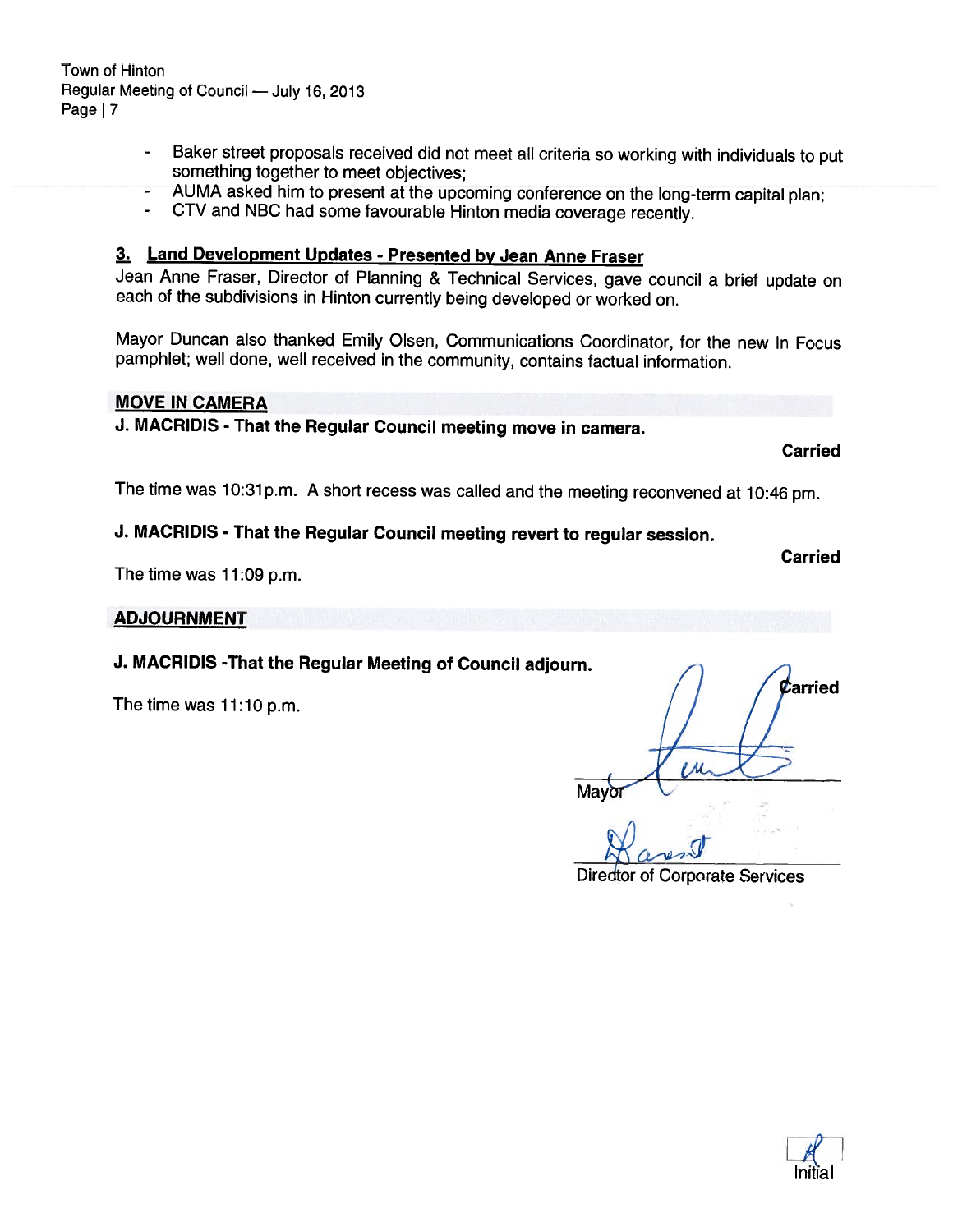$\begin{array}{ccccc} a & & a & a & a \\ & & \ddots & & \\ & g & & \ddots & \\ & & g & & g \\ & & g & & g \end{array}$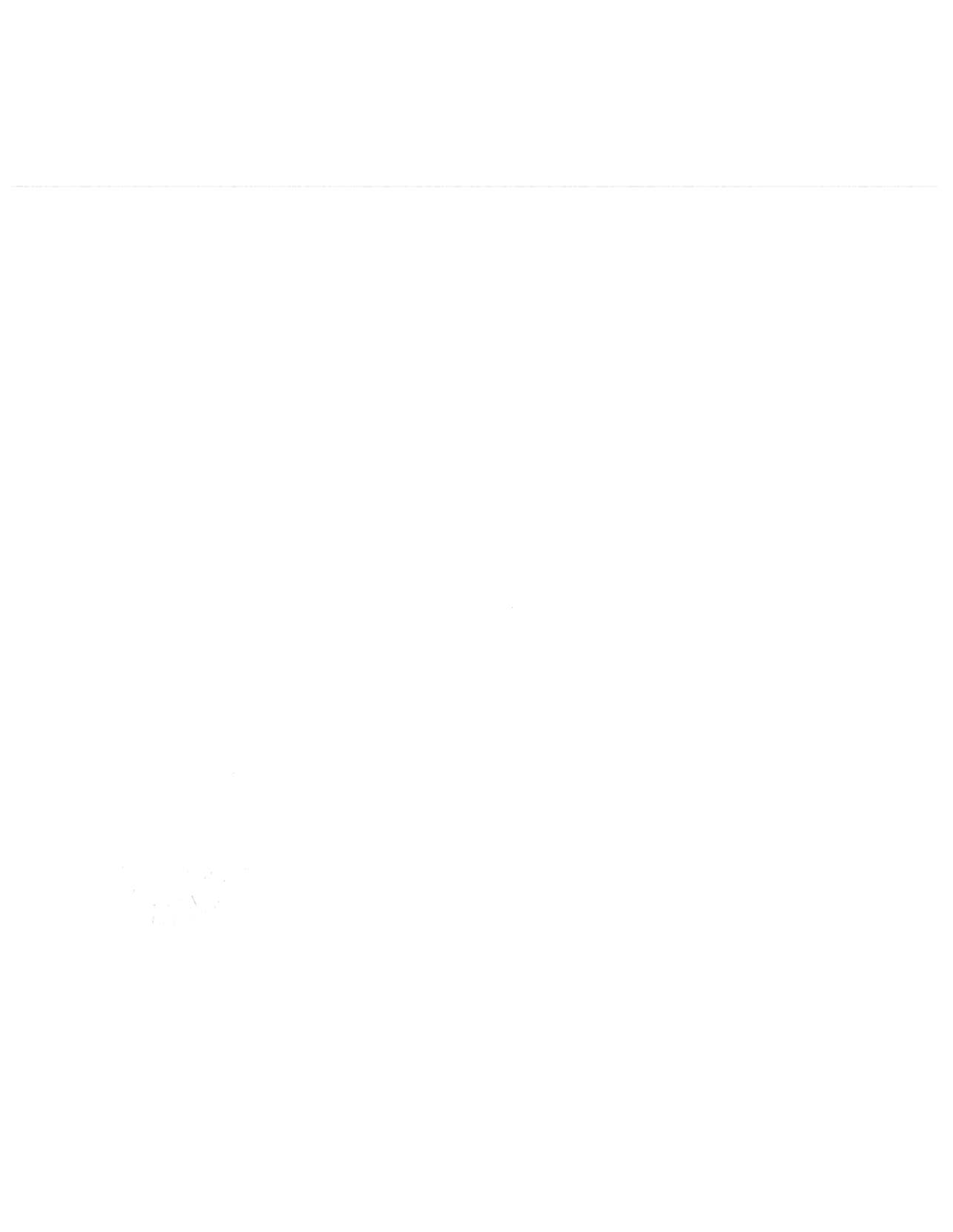REVISED

Hinton Mountain Bike Association

"BIKE THE HUB"

Mayor and Council

RE: 2013 Bike Park and Trail System Enhancements TOWN OF HINTON

The HMBA have been actively working towards enhancing the features and amenities within the Bike<br>Park and Trail System. Two projects are proposed, and underway, this season for construction, the<br>"Pump Track" and the "Flow"

Due to some of the terrain and design challenges of these new facilities, this has had an impact on the overall budgets costs for these projects. As such, the HMBA is looking for opportunities to meet the requirement for a

The Town of Hinton has kindly provided \$5,000 for the "Flow" Trail from the Quality of Life Grant and the MHBA Board members have been engaging businesses within the community to sponsor the "Pump Track".

The HMBA has two requests of Council for their consideration.

1. Quality of Life Grant

The HMBA is the recipient of \$5,000 for trail development for the Q of L Grant. As noted above, the construction costs for the trail have increased and we are now challenged to meet this budget amount. It is our understanding that some funds from the Q of L that were allocated for this year will not be fully utilize providing a greater grant amount, an additional \$4,712.50 to the HMBA in order to complete<br>the trail as originally planned. (A revised budget has been provided to the Program Coordinator for the Q of L Grant in support of our previous application and this request.)<br>2. Sponsorship Signage

To better acknowledge and recognize the *Sponsors* of various features and amenities within the Bike Park and Trail System, the HMBA asks of Council that consideration be given to allow signage to be installed that identif approval subject to Council's consent.) The proposed signs would be indicative of the funding<br>amount, two sizes for two sponsorship categories – up to \$9,999 and \$10,000 and up. (There would continue to be a "Sponsorship Board" that recognizes all donations/sponsors towards the

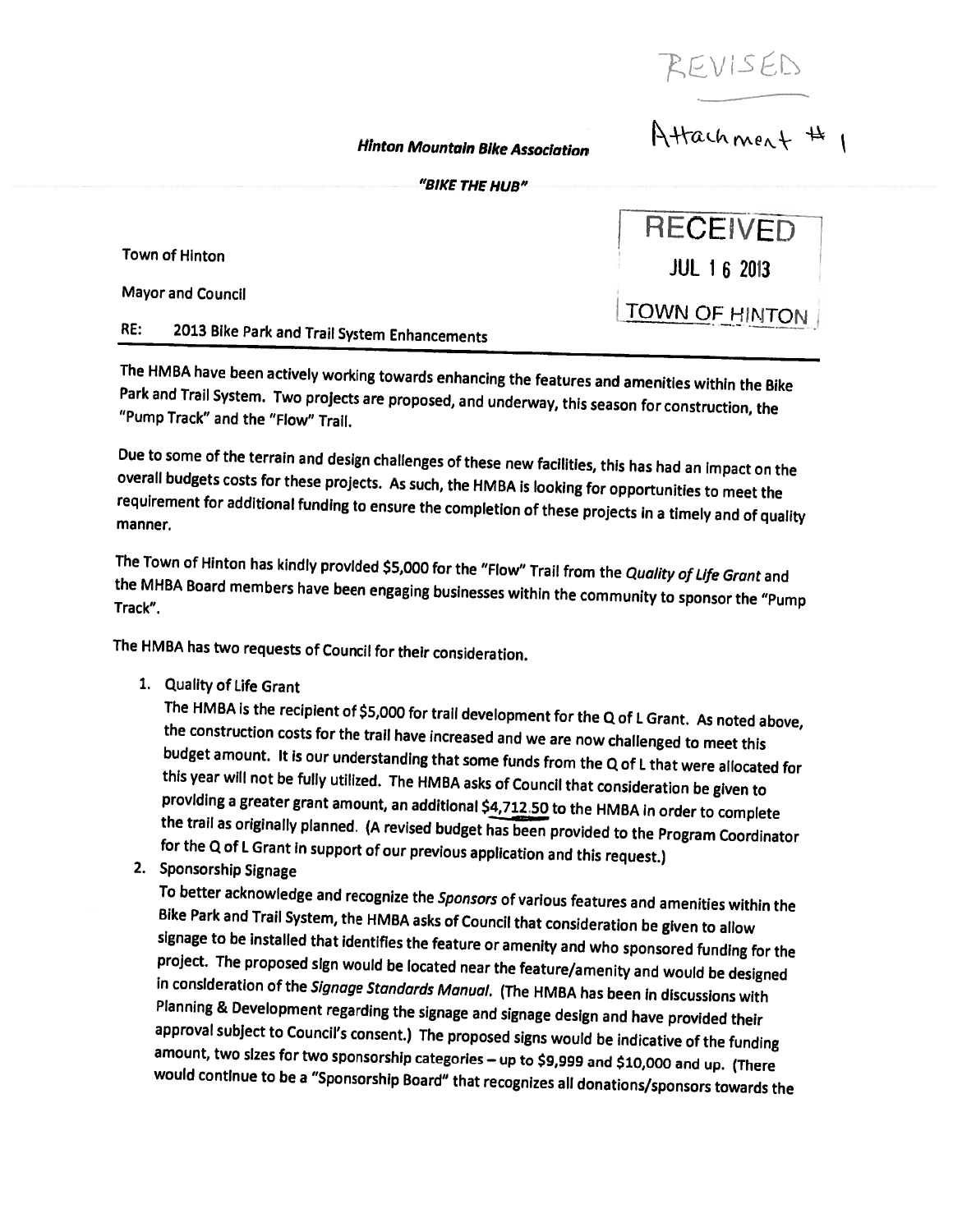park and trails. This is currently located upon the sea can at the main parking lot of the bike park.)

The HMBA will continue to diligently search for and seek funding opportunities in partnerships and synergies in support of advancing and marketing "bike culture" for Hinton and area — "Bike the Hub". We are looking into other programs such as the Advertising Bench Program, sponsorships from regional businesses and other Biking Associations and Events, hosting special events and courses/training, and the TransCanada Trail Network.

Thank you to the Town of Hinton Council and the community for your continued support and enthusiasm as we strive towards establishing Hinton as <sup>a</sup> Mountain Bike Mecca II

Regards,

Mike Jodoin,

Vice-President,

Hinton Mountain Bike Association

 $\cdots$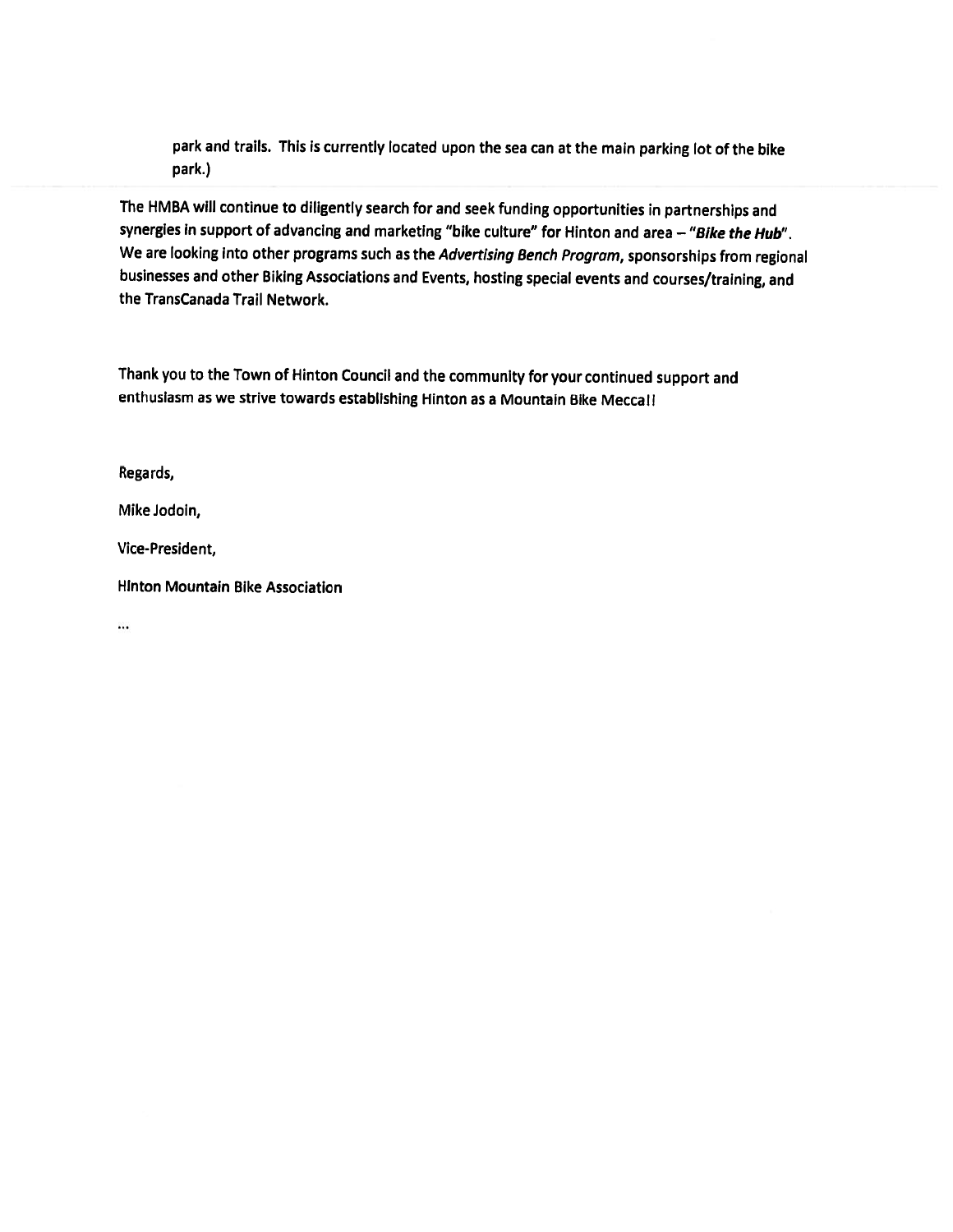## Provide details regarding expenditures for your project/activity:

(Based on \$45/hour - \$10/m for build - \$5/m for rehab)

Labour-\$12 900

Machine (Cat 301)-\$1 500

Fuel-\$300

Mobilization-\$l 000

Per Diem-\$750

Accommodations-\$1 300

Lumber-\$750

Sub-total-\$18 500.00

GST-\$925

Total-\$19 425

Materials

-HMBA will supply all rough cut lumber for bridge work or culverts/drain <sup>p</sup>ipe.

### Proposed method of funding for project/activity:

| <b>Quality of Life Grant Requested</b>                                                                                                        | \$9,712.50 |
|-----------------------------------------------------------------------------------------------------------------------------------------------|------------|
| Donated Labour and Services                                                                                                                   | \$6,962.50 |
| Donated Material and Equipment                                                                                                                | \$2,750    |
| Cash                                                                                                                                          | \$0        |
| Other Grant Funding*                                                                                                                          | \$0        |
| <b>Total Project/Activity Funding</b><br>(Note: this figure should be the sum of the above<br>figures and be equal to the total project cost) | \$19,475   |